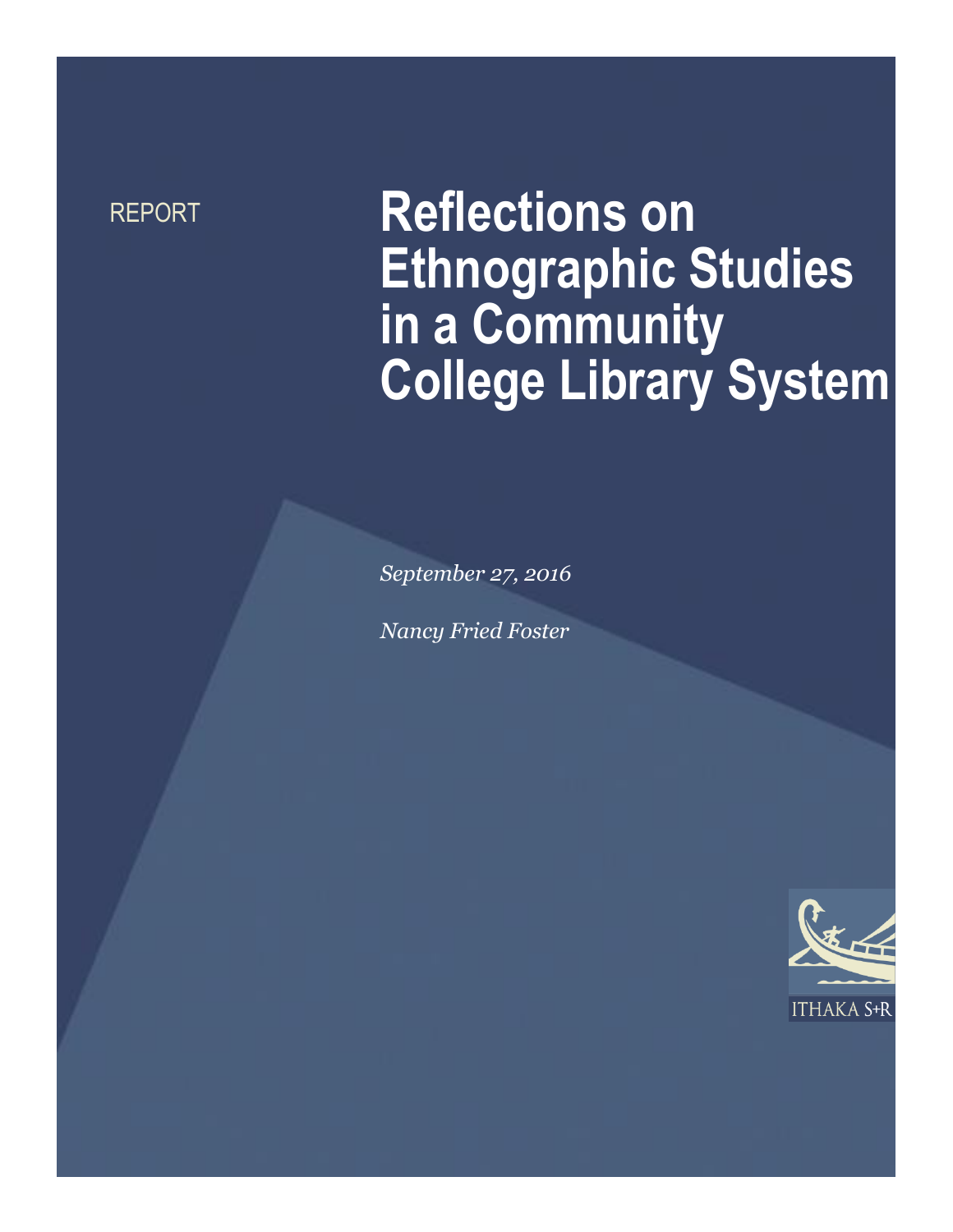

Ithaka S+R is a strategic consulting and research service provided by ITHAKA, a not-for-profit organization dedicated to helping the academic community use digital technologies to preserve the scholarly record and to advance research and teaching in sustainable ways. Ithaka S+R focuses on the transformation of scholarship and teaching in an online environment, with the goal of identifying the critical issues facing our community and acting as a catalyst for change. JSTOR, a research and learning platform, and Portico, a digital preservation service, are also part of ITHAKA.

Copyright 2016 ITHAKA. This work is licensed under a Creative Commons Attribution-NonCommercial 4.0 International License. To view a copy of the license, please see http://creativecommons.org/licenses/by-nc/4.0/.

ITHAKA is interested in disseminating this brief as widely as possible. Please contact us with any questions about using the report: research@ithaka.org.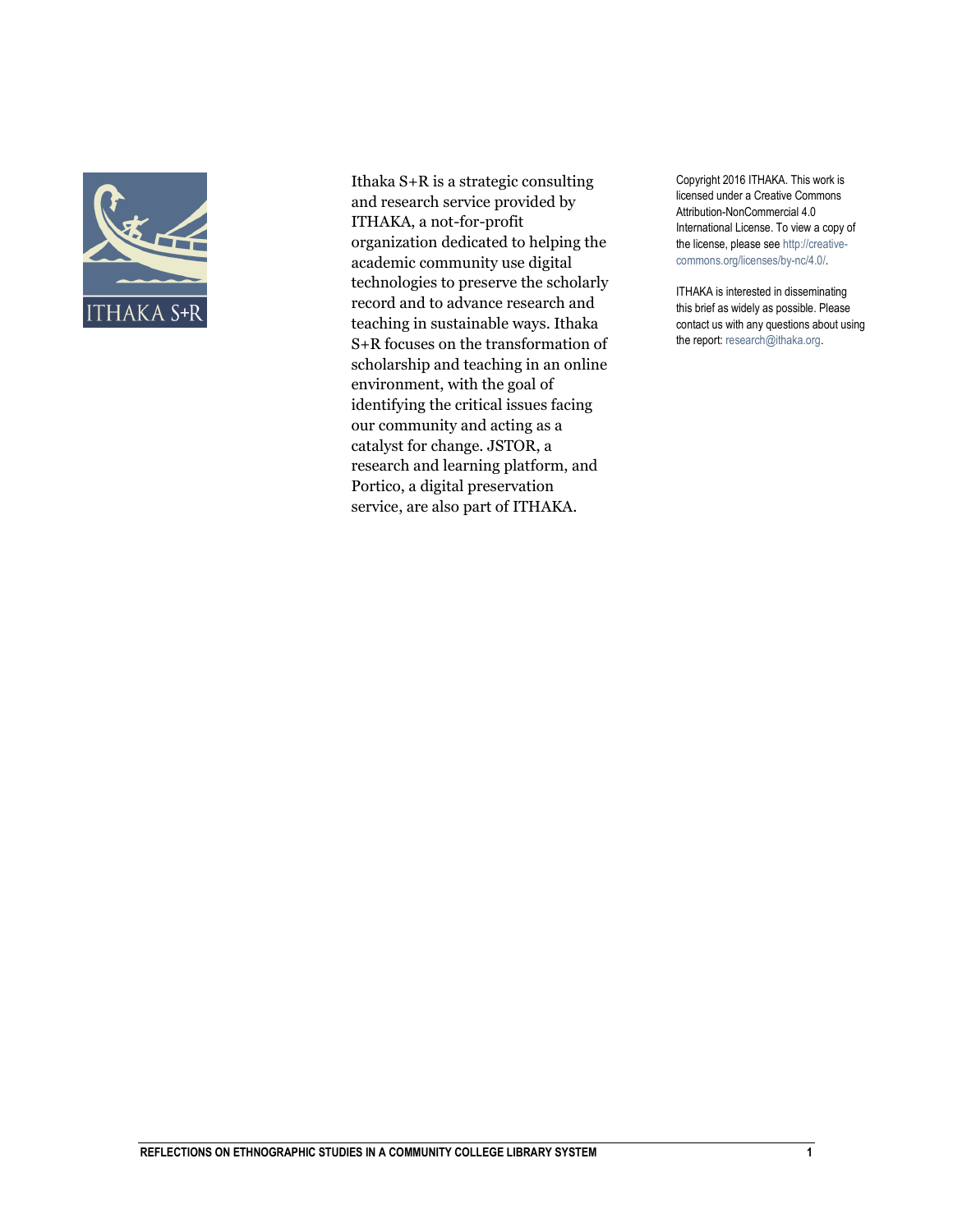Montgomery College, the community college of Montgomery County, Maryland, has made an enormous contribution to the study of libraries in community colleges with a series of reports about ethnographic studies on all three of its campuses.<sup>1</sup> Tanner Wray, Director of College Libraries and Information Services, led the studies, which gathered information from students and faculty members on how students do their academic work and how library resources, spaces, and services support this work. The Montgomery College project was based on a project conducted previously at the University of Maryland in which Wray played a major role.<sup>2</sup>

#### **The Montgomery College Project: Three Years, Three Campuses, Broad Participation**

The Montgomery College project, like the one at the University of Maryland from which it stemmed, comprised studies conducted by librarians and library staff using ethnographic methods and additional ethnographic studies by classes of anthropology students, as well as design work based on study findings by architecture students. Moreover, project leaders recruited stakeholder groups on all three of the college's campuses to provide guidance to the project and to disseminate findings and bolster outcomes. Stakeholder groups included representatives from major administrative and operational units, as well as librarians and members of the academic staff. Overall, the structure of the program created ties among a multitude of individuals and departments throughout the college while providing innovative teaching and learning opportunities and producing data upon which to base improvements to libraries on all three campuses.

#### **Ethnographic Studies of Community Colleges**

The Montgomery studies are particularly valuable because they represent the most comprehensive such project yet conducted on community college campuses. While ethnographic studies of four-year colleges and universities abound, they cannot provide the perspectives and the data we need to understand the particular experience of community college students.<sup>3</sup> Ethnographic studies of these students, and of community colleges as institutions, can provide valuable details about the lives and work processes

<sup>&</sup>lt;sup>1</sup> Se[e http://libguides.montgomerycollege.edu/ethnographic?hs=a&gid=3189](http://libguides.montgomerycollege.edu/ethnographic?hs=a&gid=3189) to read the reports.

<sup>2</sup> Patricia A. Steele et al., *The Living Library: An Intellectual Ecosystem* (Chicago, IL: Association of College & Research Libraries, 2015).

<sup>3</sup> Constance Iloh and William G. Tierney, "Using Ethnography to Understand Twenty-First Century College Life," *Human Affairs* 24 (2014): 20–39, doi: [10.2478/s13374-014-0203-3.](http://dx.doi.org/10.2478/s13374-014-0203-3)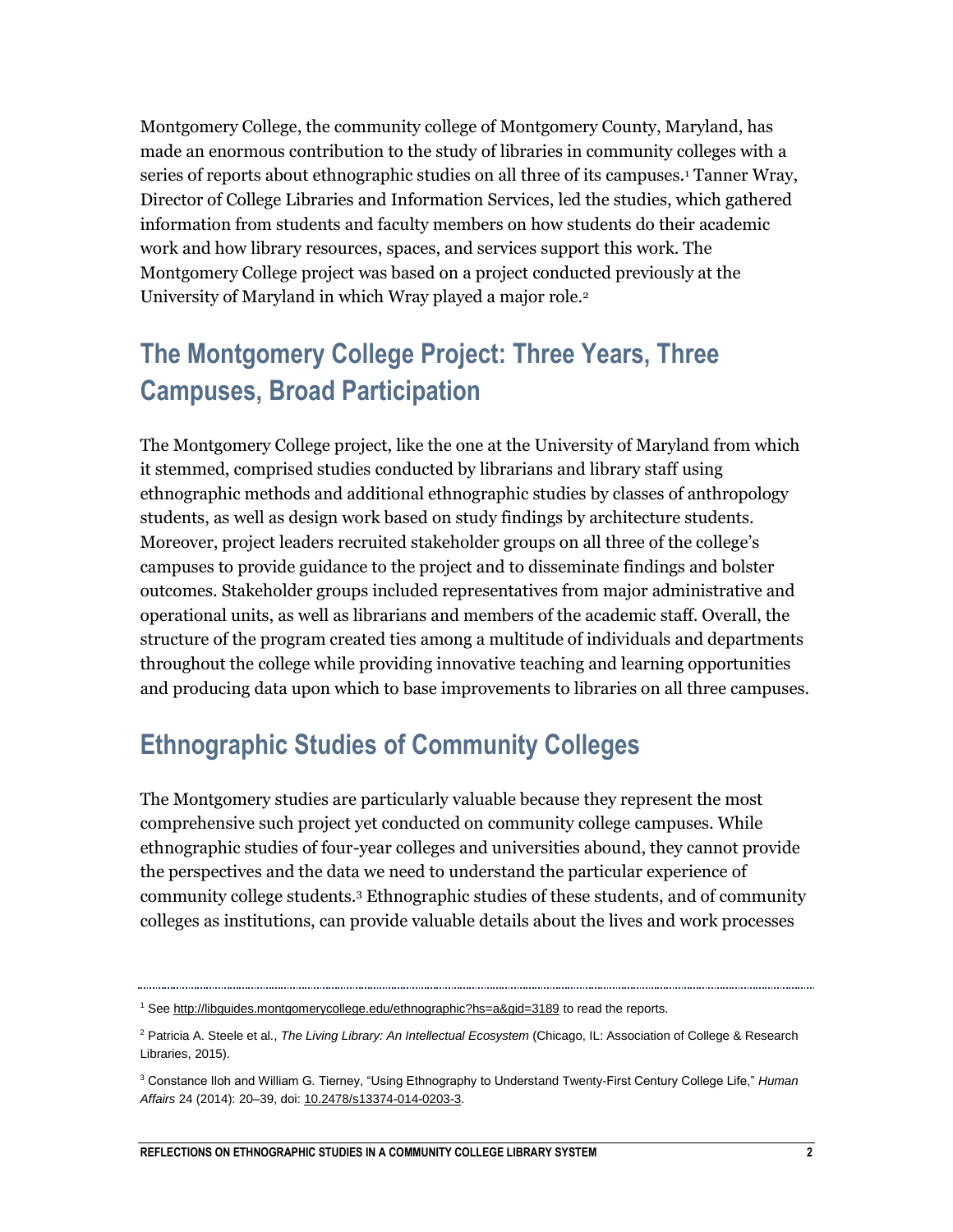of students and staff and can bring to light the new practices and needs that are emerging under today's rapidly changing conditions.

While ethnographic studies of four-year colleges and universities abound, they cannot provide the perspectives and the data we need to understand the particular experience of community college students

An ethnographic literature on community colleges and students is now beginning to emerge, with studies that have looked at leadership,<sup>4</sup> faculty culture,<sup>5</sup> and teaching trends.<sup>6</sup> A set of studies within the Ethnography of the University Initiative at the University of Illinois at Urbana-Champaign looks at student life.<sup>7</sup>

Maura Smale and Mariana Regalado did an important study in two sites within the City University of New York (CUNY) system: City Tech and Brooklyn College. Both institutions grant bachelor's degrees but City Tech also offers associate degree programs.<sup>8</sup> Regalado and Smale's subsequent studies have included more community colleges.<sup>9</sup> Rather than take a particular community college library as the unit of analysis, they consider a range of students using libraries on these CUNY campuses, including community college and commuter students, who have much in common. As in the Montgomery College study, Smale and Regalado have found that travel to and from campus affects when and where students do their academic work, noting that some

<sup>5</sup> Carol Burton, "An Ethnography of Faculty in a Community College and a Public, Regional, Comprehensive University" (Ph.D. Dissertation, North Carolina State University, 2007), [http://repository.lib.ncsu.edu/ir/bitstream/1840.16/5669/1/etd.pdf.](http://repository.lib.ncsu.edu/ir/bitstream/1840.16/5669/1/etd.pdf)

<sup>6</sup> Mary Ellen Dunn, *Reclaiming Opportunities for Effective Teaching: An Institutional Ethnographic Study of Community College Course Outlines* (Lanham, MD: Lexington Books, 2016).

<sup>7</sup> "Ethnographies of Parkland Student Life," n.d., [http://spark.parkland.edu/epsl.](http://spark.parkland.edu/epsl)

<sup>8</sup> Maura A. Smale and Mariana Regalado, "The Scholarly Habits of Undergraduates at CUNY: Preliminary Results," January 2011, [http://ushep.commons.gc.cuny.edu/files/2011/01/ushep-prelim-report1.pdf.](http://ushep.commons.gc.cuny.edu/files/2011/01/ushep-prelim-report1.pdf)

<sup>9</sup> Mariana Regalado and Maura A. Smale, "Serving the Commuter College Student in Urban Academic Libraries," *Urban Library Journal*, Publications and Research, 21, no. 1 (2015),

[http://ojs.gc.cuny.edu/index.php/urbanlibrary/article/view/1619/Serving%20the%20Commuter%20College%20Student%20](http://ojs.gc.cuny.edu/index.php/urbanlibrary/article/view/1619/Serving%20the%20Commuter%20College%20Student%20in%20Urban%20Academic%20Libraries) [in%20Urban%20Academic%20Libraries.](http://ojs.gc.cuny.edu/index.php/urbanlibrary/article/view/1619/Serving%20the%20Commuter%20College%20Student%20in%20Urban%20Academic%20Libraries)

<sup>4</sup> Diann Milaves Muzkya, "An Ethnography of Community College Presidents from Continuing Education" (Ohio University, 2004), [https://etd.ohiolink.edu/rws\\_etd/document/get/ohiou1108145190/inline.](https://etd.ohiolink.edu/rws_etd/document/get/ohiou1108145190/inline)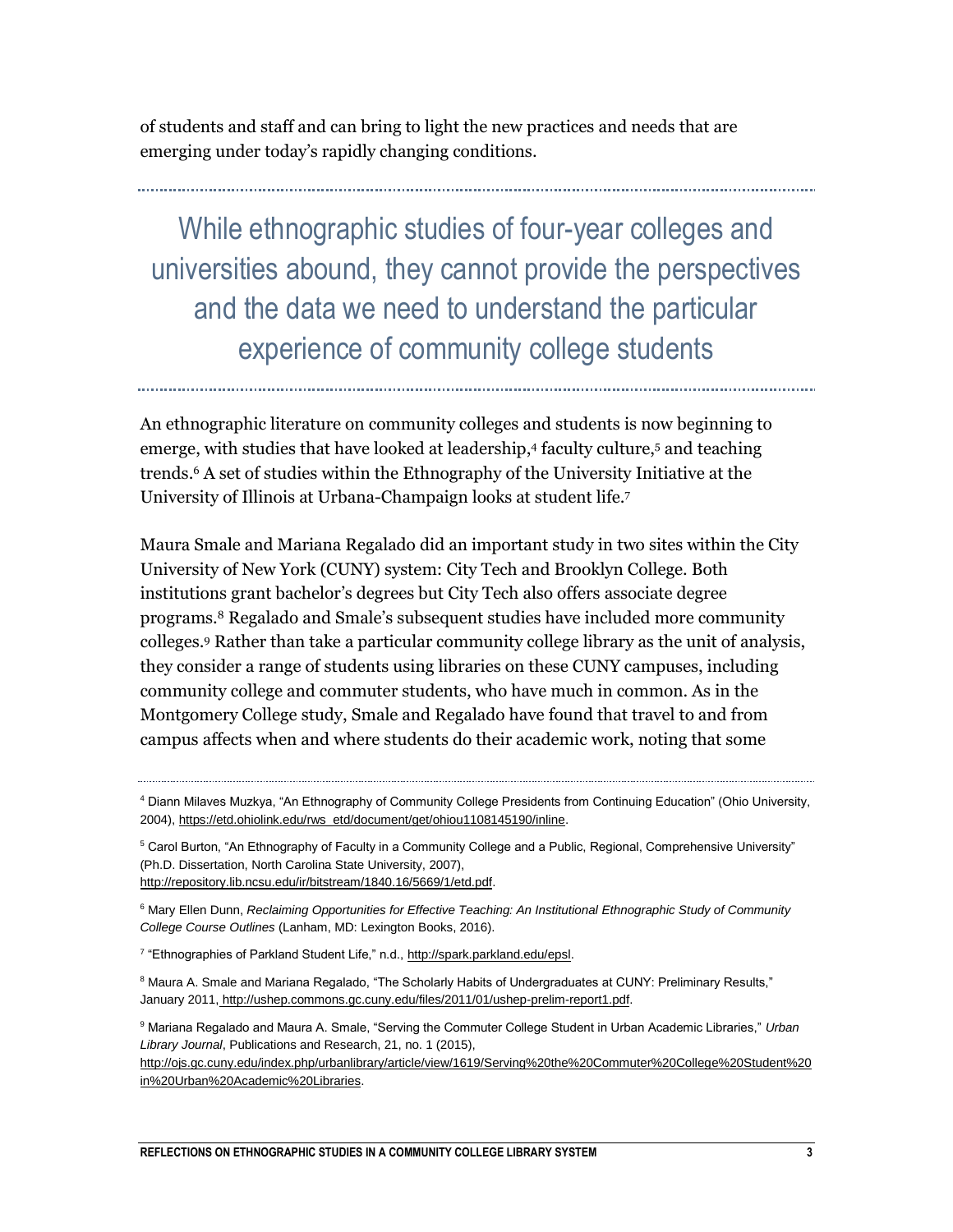students make use of their time on the bus or the subway to do schoolwork. Students carefully schedule their campus visits so as not to lose more time than necessary to commuting. When they are on campus, students in Smale and Regalado's studies expressed a need for quiet spaces in which to do their work uninterrupted.<sup>10</sup>

Ithaka S+R is pleased to contribute to the ethnographic literature on community colleges, adding to work that we have published on increasing access to college by lowincome and historically underrepresented students.<sup>11</sup> In particular, we have looked at such success factors as strong leadership, cultural change, and the use of data in developing and implementing programs.<sup>12</sup>

#### **Montgomery College**

Montgomery College's mission is to "empower . . . students to change their lives, and . . . enrich the life of our community," and faculty and staff members share a commitment to student success. Montgomery College provides a variety of general education, continuing education, and workforce training programs to a diverse body of approximately 60,000 students on its three campuses and at other locations across the county. Each campus has a library and the Takoma Park/Silver Spring campus, with a library in the Cafritz Art Center, has two. In addition to classroom buildings and libraries, all campuses provide computer and other labs, cafeterias and student meeting spaces, and event spaces, as well as the full range of student support services. All campuses are commuter campuses and many students arrive for class by car or public transportation. As on other commuter campuses, the length and inconvenience of a student's commute may affect the frequency of campus visits and the length of time a student remains on campus.

<sup>&</sup>lt;sup>10</sup> Mariana Regalado and Maura A. Smale, "'I Am More Productive in the Library Because It's Quiet': Commuter Students in the College Library," *College & Research Libraries* 76, no. 7 (November 2015), [http://crl.acrl.org/content/76/7/899.full.pdf.](http://crl.acrl.org/content/76/7/899.full.pdf)

<sup>11</sup> Christine Mulhern, Richard Spies, and D. Derek Wu, "The Effects of Rising Student Costs in Higher Education: Evidence from Public Institutions in Virginia" (New York: Ithaka S+R, August 11, 2015), [http://dx.doi.org/10.18665/sr.221021.](http://dx.doi.org/10.18665/sr.221021)

 $12$  Jessie Brown and Martin Kurzweil, "Collaborating for Student Success at Valencia College" (New York: Ithaka S+R, October 29, 2015), [http://dx.doi.org/10.18665/sr.274838;](http://dx.doi.org/10.18665/sr.274838) Jessie Brown and Martin Kurzweil, "Student Success by Design: CUNY's Guttman Community College" (New York: Ithaka S+R, February 4, 2016), [http://dx.doi.org/10.18665/sr.276682;](http://dx.doi.org/10.18665/sr.276682) Jessie Brown and Richard Spies, "Reshaping System Culture at the North Carolina Community College System" (New York: Ithaka S+R, September 10, 2015)[, http://dx.doi.org/10.18665/sr.273638.](http://dx.doi.org/10.18665/sr.273638)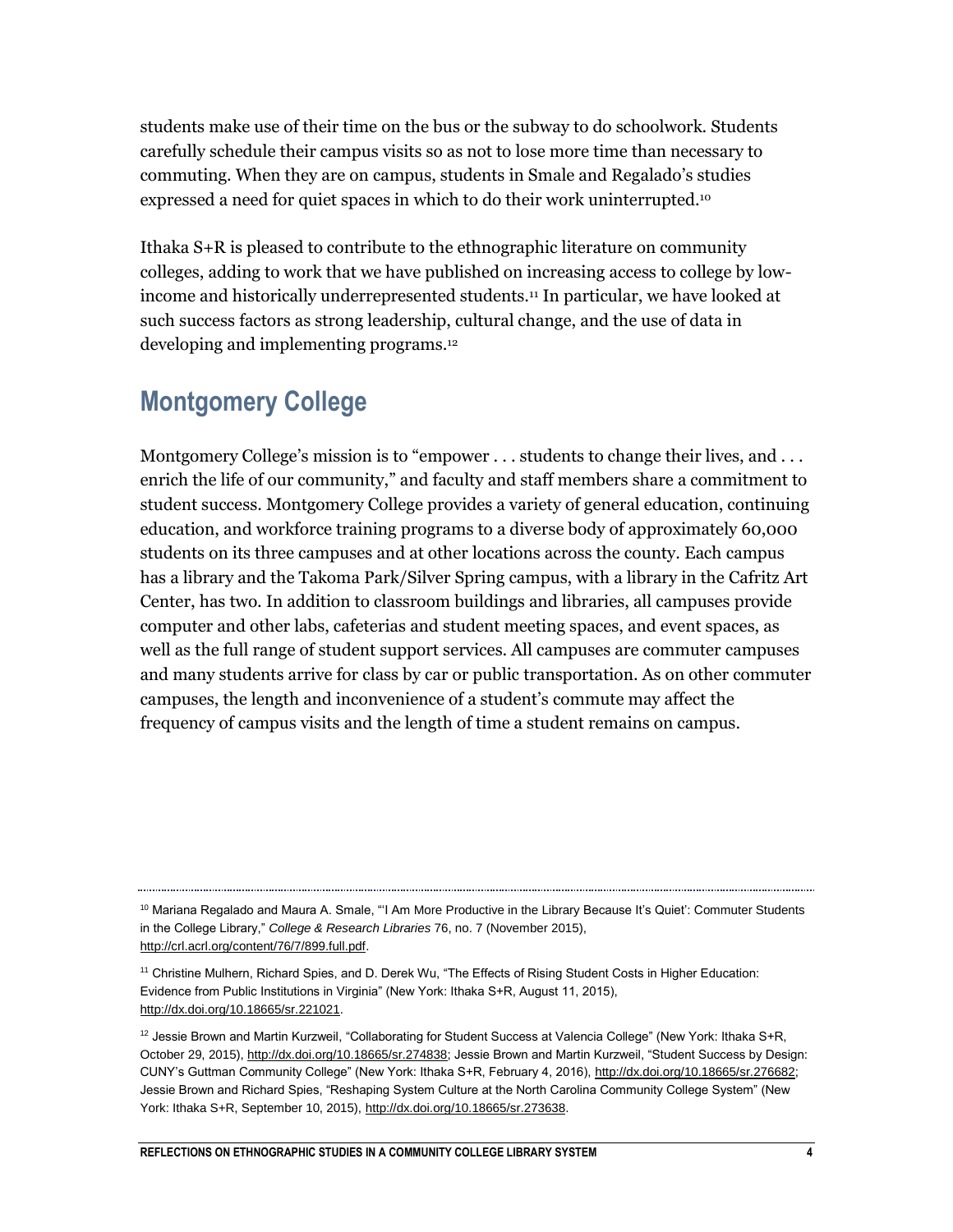# **Ethnographic Studies at Montgomery College**

The three-year, three-campus ethnographic study at Montgomery College ran from 2013 to 2016. In the first year, the project looked at the use of the library on the Rockville campus. In the second year, it included two libraries on the Takoma Park/Silver Spring campus: the Resource Center and the Cafritz Arts Center Library. In the project's final year the focus was on the library at the Germantown campus.

In all three years, a project team was recruited and trained to gather feedback using cultural probes (reply cards distributed throughout several areas of the library) and to conduct brief interviews with students intercepted at non-library campus locations. Additionally, at Rockville and Takoma Park/Silver Spring the team conducted design workshops with faculty members, library staff, and students. Across all methods the objective was to understand student work practices and needs in connection with schoolwork done in the library and in other locations. The study also focused on reading and collected data on what students had read most recently, how they learned of the item, how they acquired it, and how and where they read it.

As librarians were conducting these studies, anthropology students were conducting complementary studies. Over three years, several classes of anthropology students conducted observations and interviews to understand current use of the libraries, student and faculty needs and expectations, and whether any changes to library services and facilities could improve concentration, comfort, and outcomes.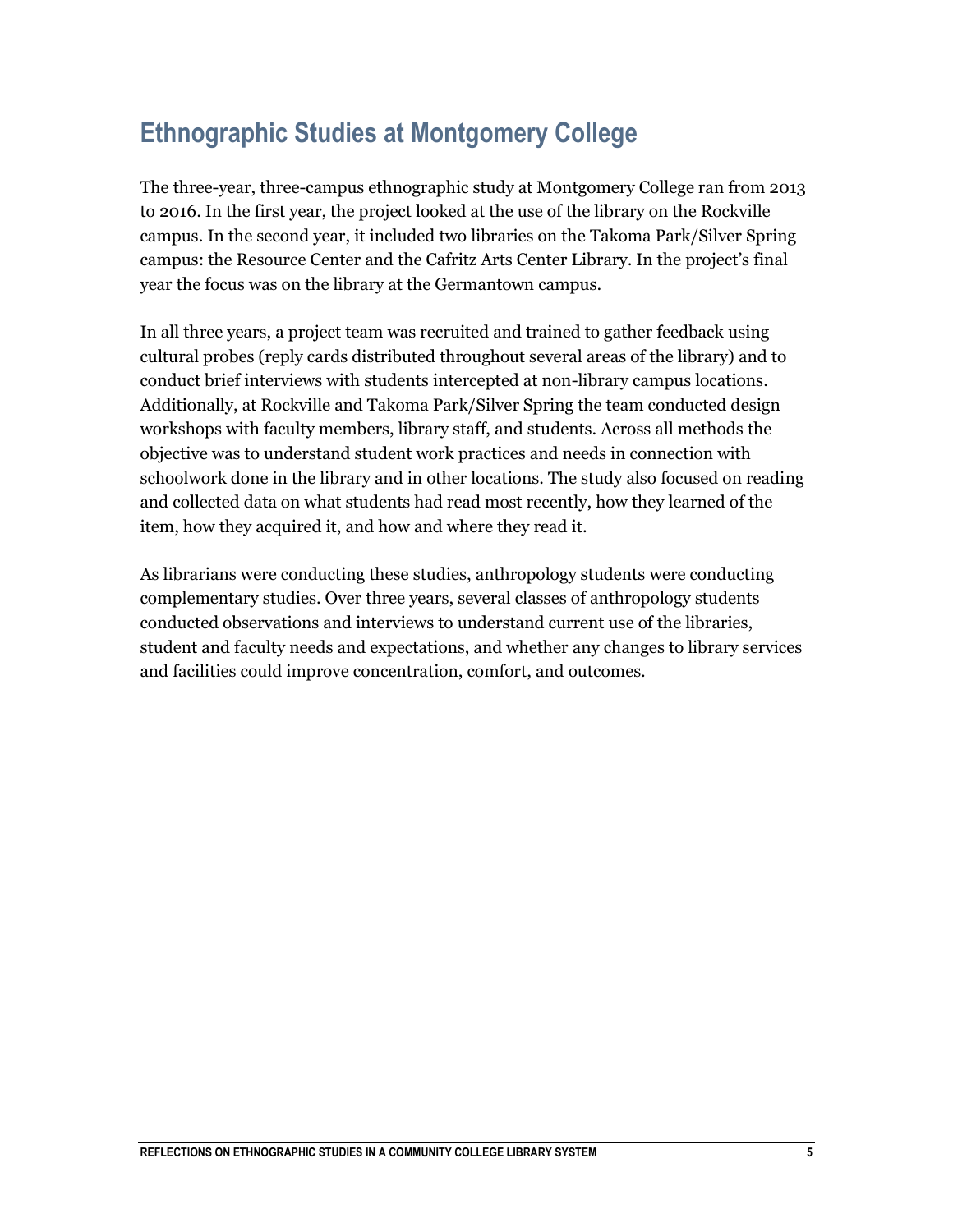

A drawing from a design workshop. Image courtesy Richelle Charles.

Honors students participating in the project presented papers at student conferences and, in a further extension of the project, architecture students used the data gathered in the librarians' and anthropology students' projects to develop concepts for a re-designed library on the Rockville campus. In the same way the project included faculty members and their students from different programs, it engaged administrators from many departments and all campuses. Representatives of the library and academic and administrative departments attended stakeholder meetings in which they were able to share their perspectives. In this way, the project was a unifying force for the entire college.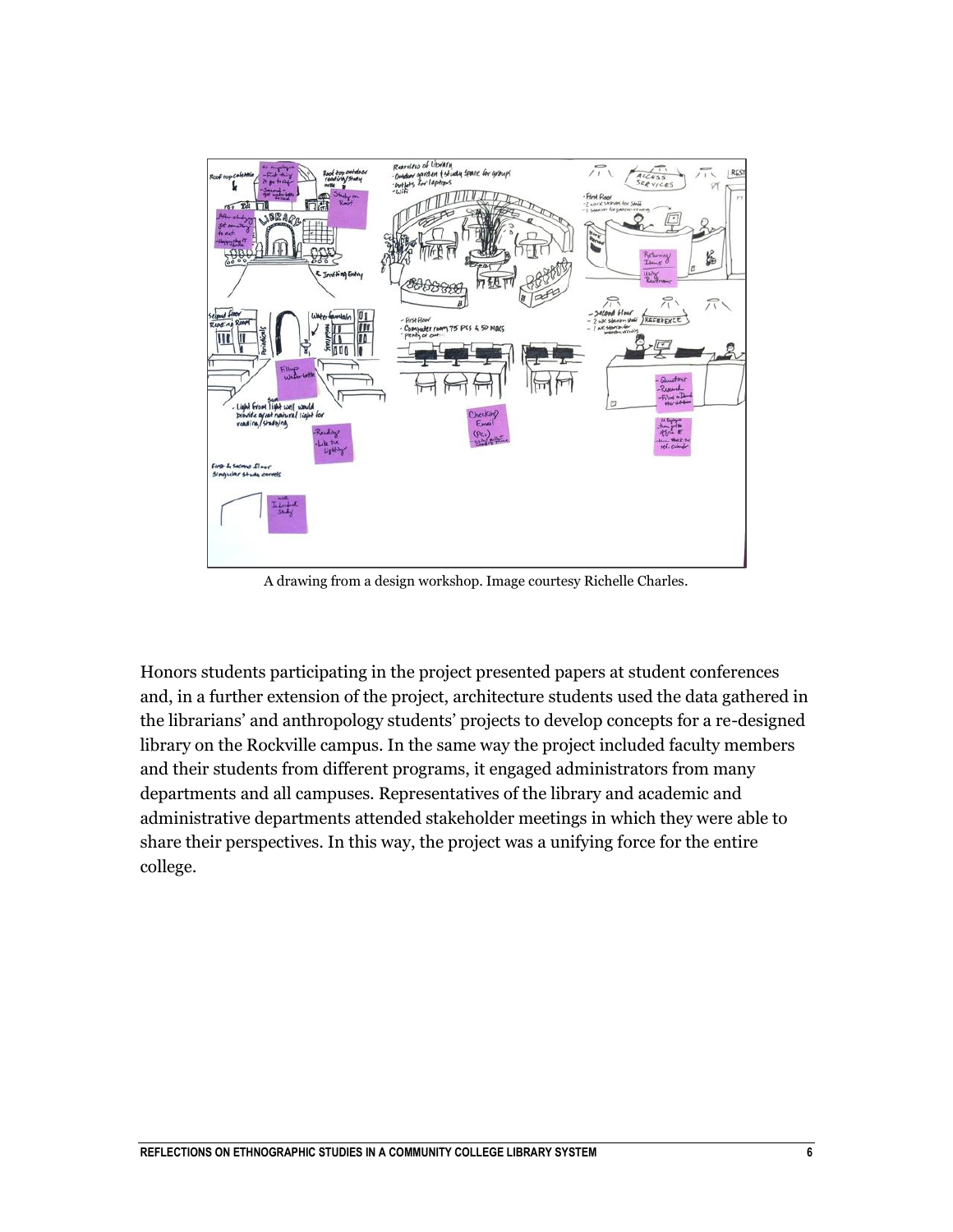# **Learning from the Studies**

#### *Findings*

The studies' many findings are provided in detail in the yearly reports and summarized in the capstone report. Here are some of the insights we gained.

In all three branches of this community college, the library provides a special place for students in which they can give their attention to their studies without distraction. For some students, there are few alternatives. Montgomery College students, like those at other community colleges, tend to be older than students at the four-year colleges that are better documented in the ethnographic literature. Many of them have jobs and family responsibilities that leave little time for studying; they appear to make careful use of their time on campus, grabbing even short stretches of study time when they can.

Students who come to the library are drawn by the things that contribute to an atmosphere of quiet concentration and focus.

Students who come to the library are drawn by the things that contribute to an atmosphere of quiet concentration and focus. This includes everything from suitable furnishings to adequate power and good Wi-Fi as well as noise dampening and soothing décor. Students want to feel welcome and secure. Most reported that they worked alone. Many students reported sitting next to other students although they did not necessarily know these other people. Respondents did not consider commercial establishments, such as coffee shops, to be good alternatives to the library.

Students make extensive use of online information resources but they do not by any means limit their use of these resources to time spent in the library. Reading, in particular, is an activity that most responding students reported doing at home. Furthermore, these students show a marked preference for reading on a screen.

The range of reading materials respondents reported using is quite broad. Not all students at Montgomery College read academic books and articles, and many of the respondents who did so read material recommended by their professors or instructors. Unlike the four-year colleges that are better represented in the literature, all three campuses of this community college offer a wide range of workforce training programs in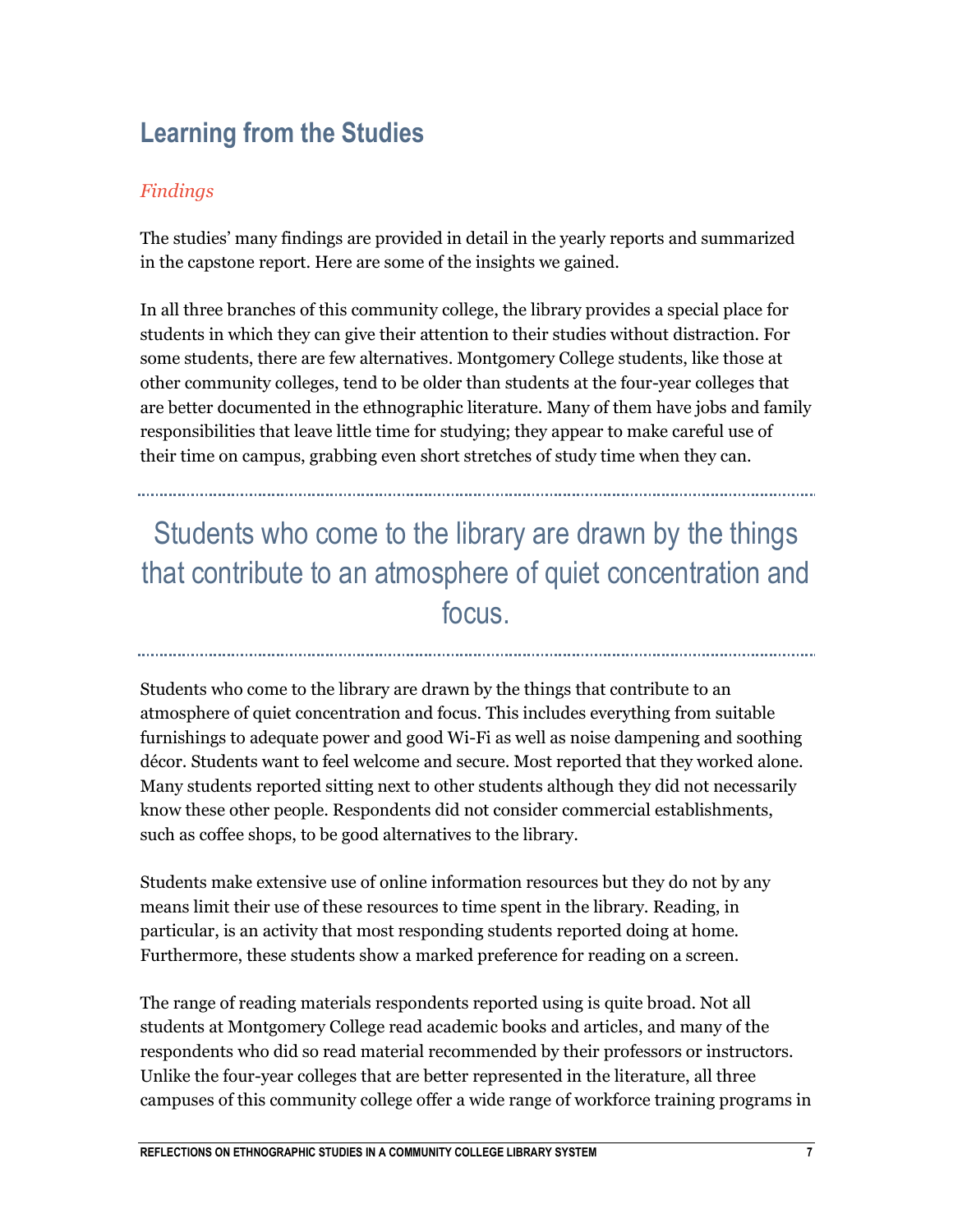addition to academic courses. A small but significant number of the students who responded to on-campus interviews had not yet read a book or an article for any class; several had only read from the assigned textbook. Others read charts and other jobrelated explanatory material or magazine articles and other popular reading material.

#### *Results*

Based on the studies done by the library teams and the anthropology students, planning groups on all three campuses have been able to formulate a number of improvements to existing libraries.



A renovated area in the Resource Center (main library facility) on the Takoma Park/Silver Spring campus with better seating, an expanded work area, and added outlets. Photo by William Curvey.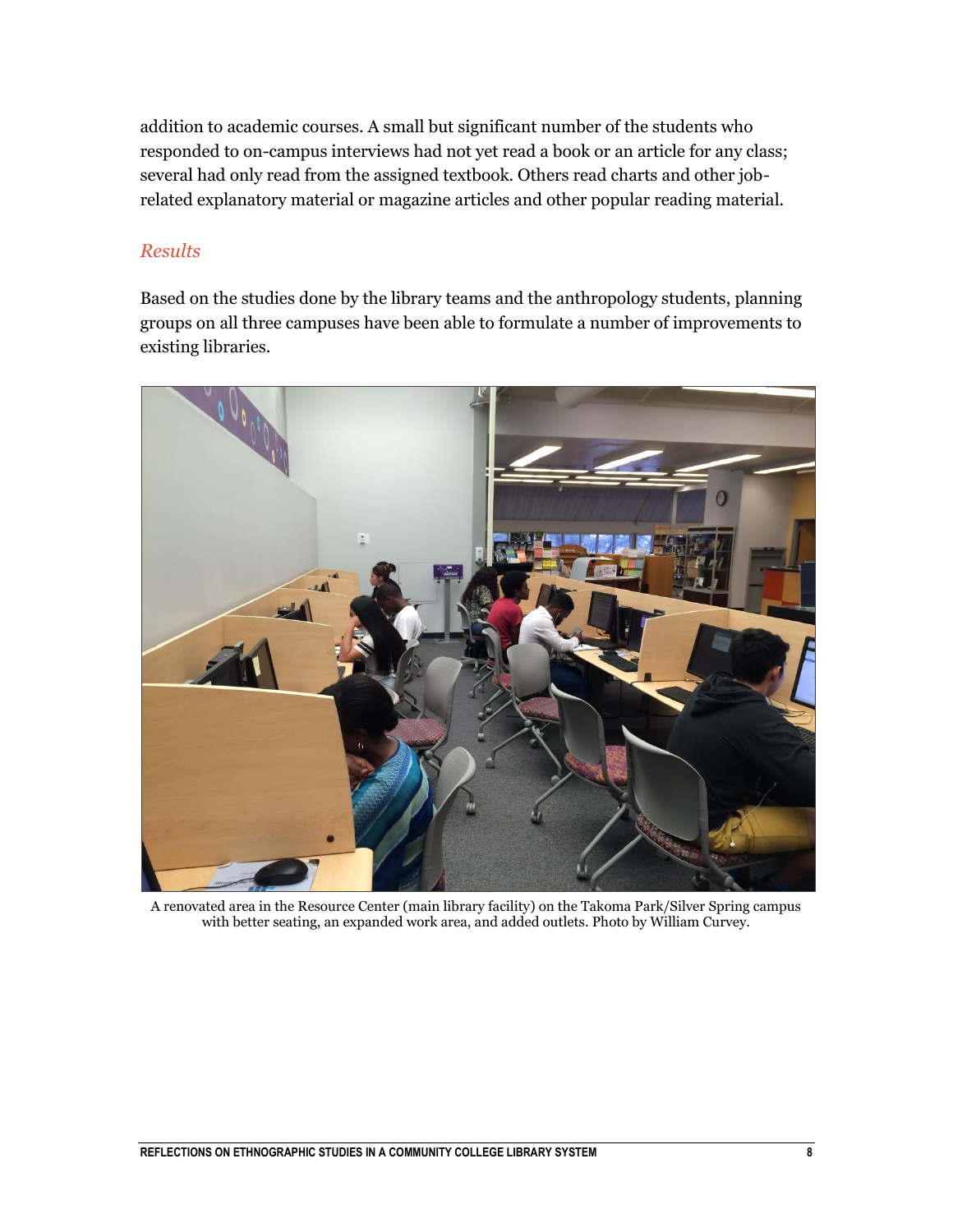Changes already implemented across the three campuses include extended hours, upgraded technology (equipment, devices, and power), improved access to electronic resources, more textbooks on reserve, and a better "ambiance" (paint, carpet, furnishings, artwork, and so on). Future changes will focus on more extensive renovation and reconfiguration, more Wi-Fi coverage, and more outreach to library patrons to track and respond to their changing needs.

Other results are more subtle but no less important. The students engaged in gathering data through their Anthropology 201: Introduction to Sociocultural Anthropology class had the opportunity to participate in a "real" and meaningful project through which they learned new skills. Participating library employees also learned new skills and developed better relationships with students and with each other in the process. The college benefited as well, both from the new knowledge developed through the studies and by the emergence of stronger ties across institutional units.

## **Summing Up**

The capstone report reviews the full three-year project, including methods, findings, and implementations, and provides an overview and a guide to the more detailed year-byyear reports.<sup>13</sup> A wide range of project participants wrote the capstone report, providing a view of the project from multiple perspectives: librarian, faculty member, administrator, and student. This is in keeping with the spirit of the project itself, which was based on the belief that community engagement is essential for developing accurate information about student needs and for developing and implementing changes that will help students make the most of their educational opportunities.

Indeed, one conclusion to be drawn from all three years of the project at Montgomery College is the importance of the library as a space in which students can devote themselves to their own studies away from the demands and distractions of jobs and family. For many community college students, minutes and hours spent in the library are essential to the lives an education will help them forge. Engaging the whole college community around designing the library to help students do their best is an enterprise that works for everyone.

<sup>&</sup>lt;sup>13</sup> The capstone report is available at http://libguides.montgomerycollege.edu/ethnographic?hs=a&gid=3189.